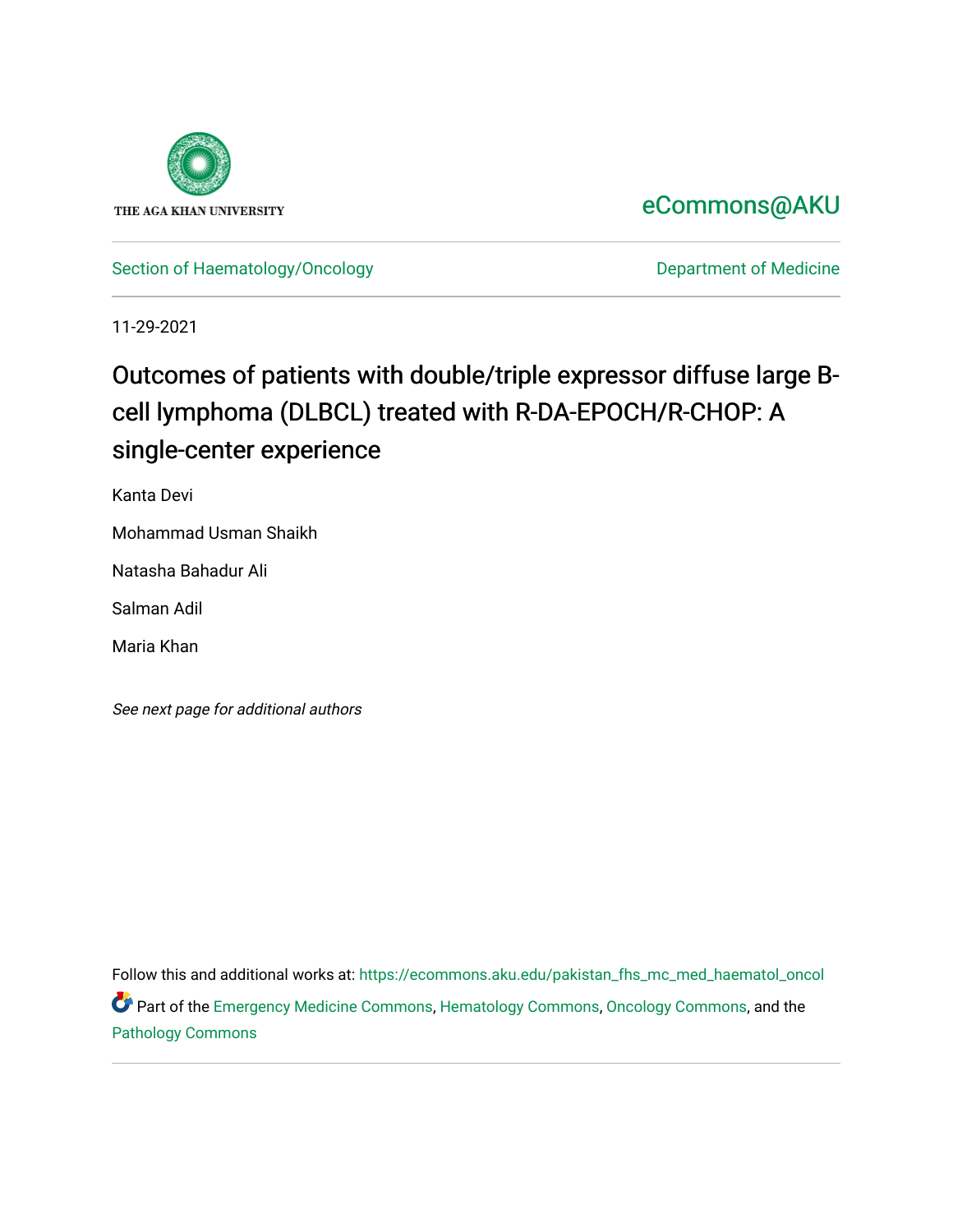### Authors

Kanta Devi, Mohammad Usman Shaikh, Natasha Bahadur Ali, Salman Adil, Maria Khan, and Salman Muhammad Soomar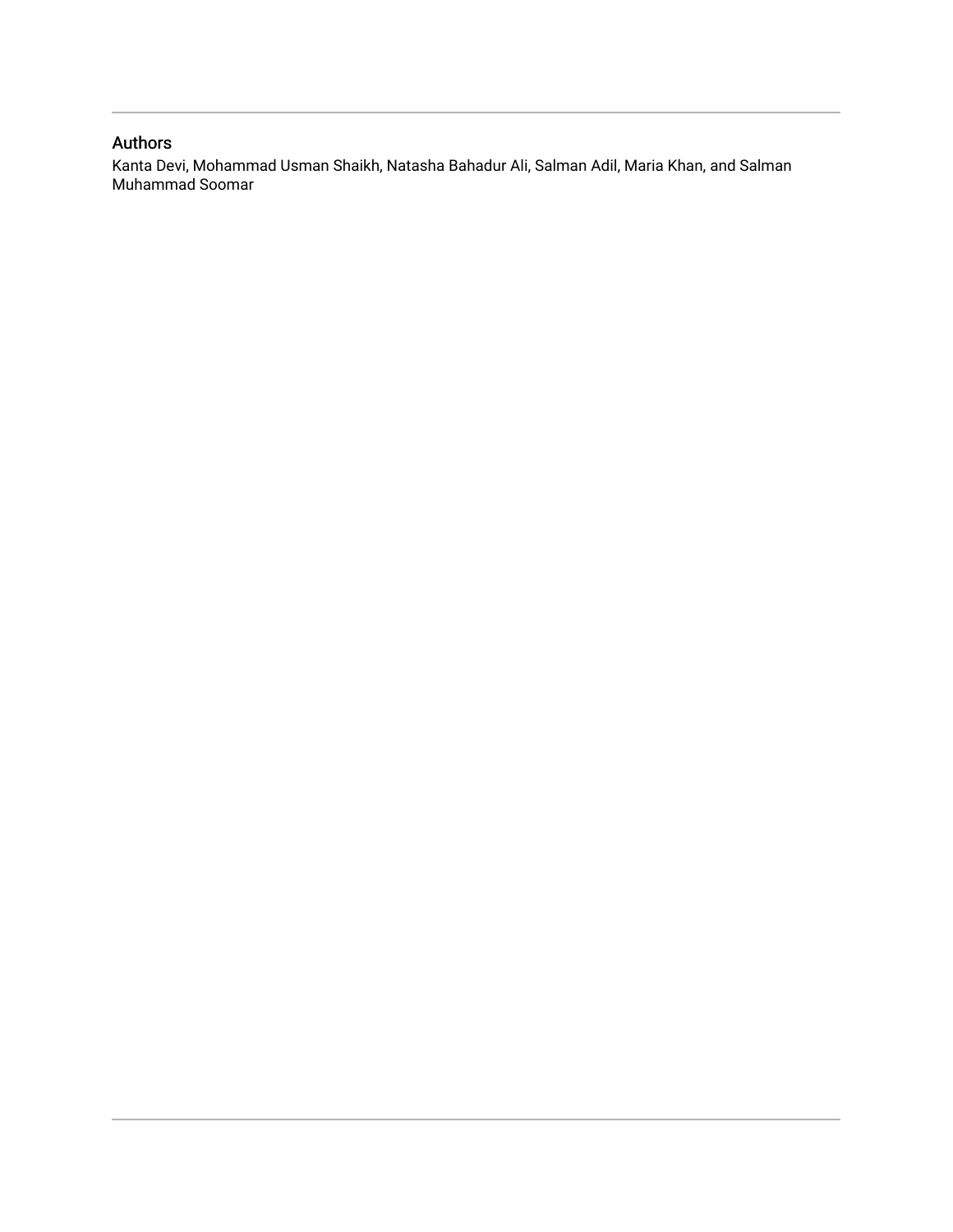

Contents lists available at [ScienceDirect](www.sciencedirect.com/science/journal/22130489)

### Leukemia Research Reports



journal homepage: [www.elsevier.com/locate/lrr](https://www.elsevier.com/locate/lrr) 

## Outcomes of patients with double/triple expressor diffuse large B-cell lymphoma (DLBCL) treated with R-DA-EPOCH/R-CHOP: A single-center experience.

Kanta Devi<sup>a,\*</sup>, Muhammad Usman Shaikh <sup>b</sup>, Natasha Bahadur Ali <sup>b</sup>, Salman Naseem Adil <sup>b</sup>, Maria Khan<sup>c</sup>, Salman Muhammad Soomar<sup>c</sup>

<sup>a</sup> *Department of Oncology, Aga Khan University Hospital Karachi, Pakistan* 

<sup>b</sup> *Department of Pathology and Laboratory Medicine, Aga Khan University Hospital Karachi, Pakistan* 

<sup>c</sup> *Medical College, Aga Khan University Karachi, Pakistan* 

ARTICLE INFO

*Keywords:*  Diffuse large B-cell lymphoma Non-hodgkin lymphoma R-DA-EPOCH R-CHOP Survival

#### ABSTRACT

In Pakistan 76.4% of all NHLs to be diagnosed as DLBCLs. The survival of R-CHOP is better compared to the DA-REPOCH treatment regimen. A prospective follow-up study was conducted with 113 patients to study the outcomes of treatment. Multivariable cox-proportional hazard model was used to estimate the hazard ratios in patients receiving these treatment regimens considering p-value ≤0.05 significant. The survival rate among double/triple expressor lymphoma patients received R-DA-EPOCH was 82.8%, and 83.3% received R-CHOP. For double/triple expressor lymphoma patients received R-DA-EPOCH. The findings of our study demonstrated that the survival rate in both R-CHOP and R-DA-EPOCH is mostly similar.

#### **1. Introduction**

Diffuse Large B-cell lymphomas (DLBCLs) are by far the most common non-Hodgkin's lymphomas (NHLs) [\[1\]](#page-6-0). DLBCL is a heterogeneous [\[2\],](#page-6-0) highly aggressive [\[3\],](#page-6-0) clonal neoplasm of large B-lymphoid cells originating from germinal centers. The disease is characterized by massive lymphadenopathy and constitutional symptoms [\[4\]](#page-6-0) and constitutes 40% of all NHLs globally, with a higher prevalence in developing countries [\[5\]](#page-6-0). Indeed, a study from Pakistan found 76.4% of all NHLs to be diagnosed as DLBCLs [\[6\].](#page-6-0)

In keeping with this, the treatment of DLBCLs is under extensive research. Half a century ago, the standard of treatment regimen was a combination of chemotherapy with cyclophosphamide, doxorubicin, vincristine, and prednisone (CHOP) [\[7\]](#page-6-0). This regimen resulted in response rates of 45–55%, with 30–40% of patients achieving cure [[7](#page-6-0), [8](#page-6-0)]. Despite the advent of newer regimens, CHOP remained the mainstay of therapy for decades because of superior cure rates and lesser toxicity [\[8\].](#page-6-0) Recently, a new regimen, with the addition of rituximab to the previous combination chemotherapy (R-CHOP) showed promise with better cure rates (of 50–60%) [\[4\]](#page-6-0) without increased toxicity [\[9\].](#page-6-0) Despite the success of R-CHOP, there are important shortcomings to this combination chemotherapy. Liu et al. reported that, of the 40% of patients who have refractory disease or those who relapse, most patients will not respond to this chemotherapy [\[4\].](#page-6-0) Considering this, newer regimens are being investigated to improve survival. One such combination is dose-adjusted rituximab, etoposide, prednisone, vincristine, cyclophosphamide, and doxorubicin (DA-REPOCH) [\[7\].](#page-6-0) However, studies comparing the effectiveness of R-CHOP with that of DA-REPOCH have been inconclusive. Bartlett et al. found no difference between the two treatments [\[10\]](#page-6-0). Yet, Knouse et al. reported that while there was no improvement in survival between the two treatments, fewer patients in the DA-REPOCH arm relapsed or progressed after treatment [\[7\],](#page-6-0) suggesting that the benefits of this new treatment must be re-evaluated.

With results of prior studies inconclusive, it is necessary to assess the effectiveness of R-DA-EPOCH combination therapy to assess any advantages of this treatment. Thus, this study aims to compare the survival rates of the DA-REPOCH regimen with the R-CHOP chemotherapy regimen.

<https://doi.org/10.1016/j.lrr.2021.100284>

Available online 29 November 2021 Received 24 August 2021; Received in revised form 3 November 2021; Accepted 27 November 2021

2213-0489/© 2021 Published by Elsevier Ltd. This is an open access article under the CC BY-NC-ND license [\(http://creativecommons.org/licenses/by-nc-nd/4.0/\)](http://creativecommons.org/licenses/by-nc-nd/4.0/).

<sup>;</sup> COO, Cell of Origin; DLBCL, Diffuse large B-cell Lymphoma; OS, Overall Survival; PFS, Progression Free Survival; R-CHOP, rituximab, cyclophosphamide, doxorubicin, vincristine, and prednisone; R-DA-EPOCH, rituximab, dose-adjusted etoposide, prednisone, vincristine, cyclophosphamide, and doxorubicin; WHO, World Health Organization.

<sup>\*</sup> Corresponding author.

*E-mail address:* [kanta.devi@aku.edu](mailto:kanta.devi@aku.edu) (K. Devi).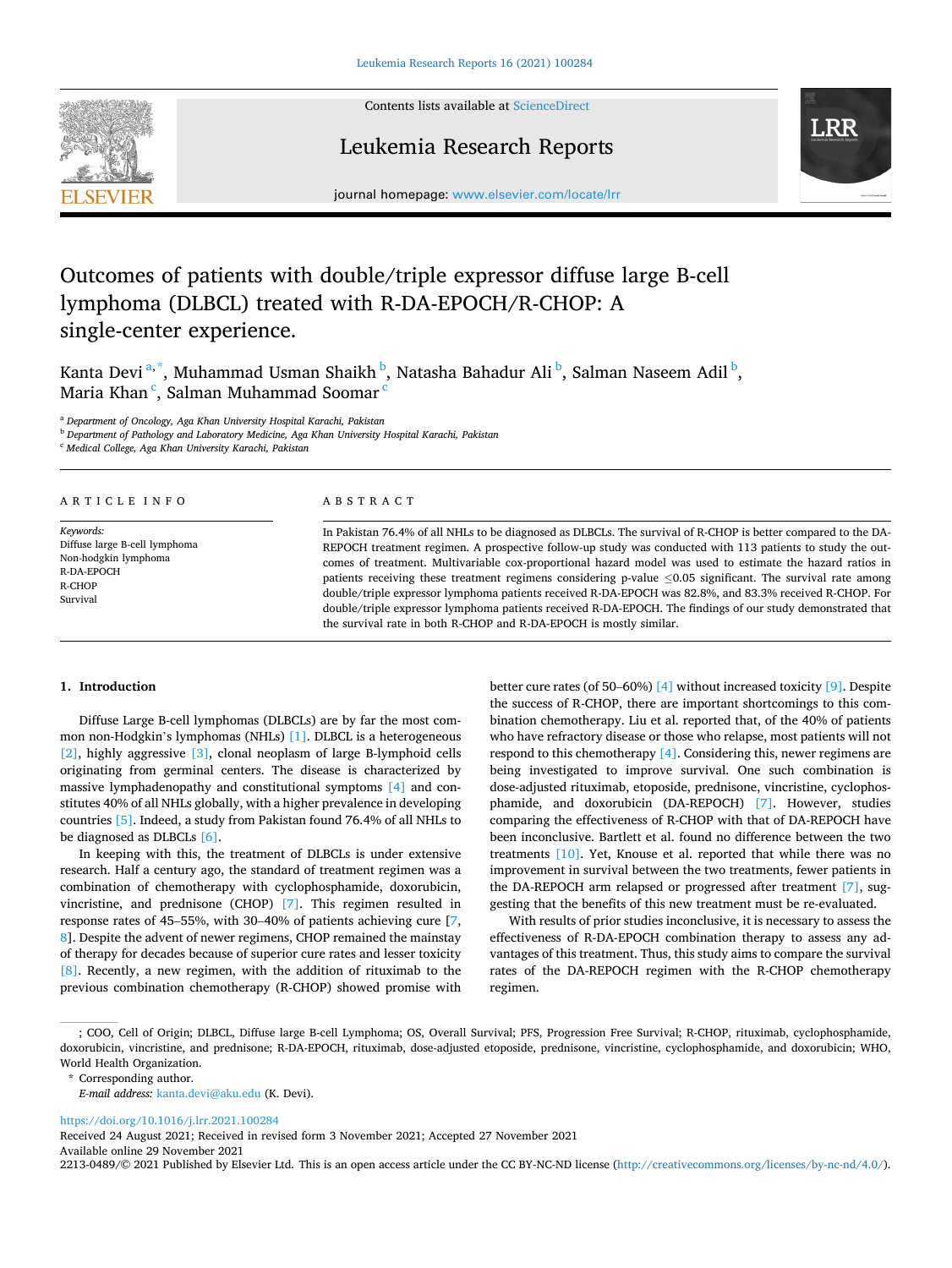#### **2. Methods**

A retrospective study design was used to investigate the treatment outcomes of patients previously diagnosed with the either DE or TE subtype of DLBCL compared with non-expressor DLBCL. A sample of 113 patients who presented to the tertiary care hospital at Karachi, Pakistan was selected. All consenting patients aged 18 and above, with a diagnosis of DE or TE subtype of DLBCL as per World Health Organization (WHO) classification, who were treated between January 1, 2019, to December 31, 2020, with either DA-REPOCH or R-CHOP, were included in the study. Patients with a history of prior treatment for aggressive or indolent lymphoma were not included. All toxicities that were reported were graded using the common terminology criteria for adverse events, version 5.0 [\[11\]](#page-6-0). Participants' demographic characteristics, such as age, sex, and co-morbidities; disease characteristics, such as disease stage, cell of origin, expressors, and International Prognostic Index (IPI) scores; and treatment variables, such as the type of treatment given, and the number of chemotherapy cycles were recorded in the study. The data were analyzed using STATA version 16.0. All independent and outcome variables were analyzed descriptively. Normally distributed continuous variables were represented as means and standard deviations while categorical variables were presented as frequency counts and percentages. Progression-free survival (PFS) and overall survival (OS) were calculated in months using the Kaplan-Meier survival function. In addition, the log-rank test was conducted to compare survival distributions. Cox proportional hazard regression model was used to analyze the results [\[12\]](#page-6-0). Univariate analysis was conducted to assess the significance of variables. Then the inter-variable multicollinearity was also assessed. All variables with a significance of  $\leq 0.25$  were admissible in the multivariable model and significant variables without multicollinearity were analyzed at p-value  $\leq 0.05$  on multivariable analysis.

#### **3. Results**

A total of 113 patients were treated for DLBCL from January 1, 2019, to December 31, 2020. The total follow-up was of two years duration (24 months). Out of the 113 patients, 44 (39%) were non-expressors and 69 (61%) had double/triple expressor lymphomas. R-CHOP was given as standard therapy to 44 (39%) of the DLBCL patients. Of the 69 (61%) patients with double/triple expressor lymphoma, R-DA-EPOCH was administered to 18 (26.1%), R-CHOP was administered to 38 (55.1%), and 13 (18.8%) received other treatment regimens i.e., R-Benda and R-CVP.

#### **4. Baseline demographic and clinical characteristics of participants**

The baseline characteristics of the patients with non-expressor (NE) and double/triple expressor lymphoma diagnosed basis of IHC receiving different treatment regimens (R-DA-EPOCH, R-CHOP, and Others) are displayed in Table 1. The mean  $(\pm SD)$  age of non-expressor DLBCL patients was 52.5 ( $\pm$ 15.5) years, while the mean age of participants with double/triple expressor lymphoma receiving R-DA-EPOCH was 50  $(\pm 14.7)$  years, R-CHOP was 56.6  $(\pm 11.1)$  years, and those receiving other treatments was  $63.8$  ( $\pm$ 9.0) years. Out of the 44 non-expressor DLBCL patients, 30 (68.2%) were male and 14 (31.8%) were female. Among the 69 patients with double/triple expressor lymphoma, there were 9 (13%) males and 9 (13%) females in the R-DA-EPOCH arm, and 22 (31.9%) males and 16 (23.3%) females in the R-CHOP arm, and 9 (13%) males and 4 (5.8%) females in the other treatment arm. DLBCL subtypes were described based on the cell of origin. Among the 44 nonexpressor DLBCL cases, 28 (63.6%) cases had the germinal center B-cell (GCB) subtype, while among those with double/triple expressor lymphoma, 36 (52.2%) cases had the subtype with germinal center B-cells (GCB). They latter received either R-DA-EPOCH, R-CHOP, or other treatment regimens. Most patients had stage IV disease by Lugano

**Table 1** 

Baseline clinical characteristics of patients with diffuse large B-cell lymphoma.

| Variables              | Expressors $n = 113$ (n%)<br>Non-Expressor<br>$(n = 44)$ | Double/Triple expressor $(n = 69)$ |                      |                     |  |
|------------------------|----------------------------------------------------------|------------------------------------|----------------------|---------------------|--|
|                        | R-CHOP                                                   | $R$ -DA-<br><b>EPOCH</b>           | R-CHOP               | Others              |  |
| Age (Mean $\pm$ SD)    | 52.5 $(\pm 15.5)$                                        | 50<br>$(\pm 14.7)$                 | 56.6<br>$(\pm 11.1)$ | 63.8<br>$(\pm 9.0)$ |  |
| Sex                    |                                                          |                                    |                      |                     |  |
| Male                   | 30(68.2)                                                 | 9(13.0)                            | 22 (31.9)            | 9(13.0)             |  |
| Female                 | 14 (31.8)                                                | 9(13.0)                            | 16 (23.2)            | 4(5.8)              |  |
| COO subtype            |                                                          |                                    |                      |                     |  |
| Non-GCB                | 16(36.4)                                                 | 8(11.6)                            | 19(27.5)             | 6(8.7)              |  |
| GCB                    | 28 (63.6)                                                | 10(14.5)                           | 19 (27.5)            | 7(10.2)             |  |
| <b>Disease Stage</b>   |                                                          |                                    |                      |                     |  |
| $\mathbf{1}$           | 1(2.3)                                                   | 0(0.0)                             | 0(0.0)               | 0(0.0)              |  |
| $\overline{2}$         | 6(13.6)                                                  | 0(0.0)                             | 3(4.3)               | 0(0.0)              |  |
| 3                      | 6(13.6)                                                  | 2(2.9)                             | 8(11.6)              | 1(1.4)              |  |
| 4                      | 31 (70.5)                                                | 16 (23.2)                          | 27 (39.1)            | 12                  |  |
|                        |                                                          |                                    |                      | (17.4)              |  |
| Co-morbidities         |                                                          |                                    |                      |                     |  |
| No-any                 | 34 (77.3)                                                | 5(7.2)                             | 15(21.7)             | 5(7.2)              |  |
| Hypertension           | 3(6.8)                                                   | 3(4.3)                             | 9(13.0)              | 4(5.8)              |  |
| Diabetes Mellitus      | 4(9.1)                                                   | 3(4.3)                             | 10(14.5)             | 1(1.4)              |  |
| Others                 | 3(6.8)                                                   | 7(10.1)                            | 4(5.8)               | 3(4.3)              |  |
| ECOG (median)          | 1                                                        | 1                                  | 1                    | 1                   |  |
| IPI Score (median)     | 3                                                        | 5                                  | 6                    | 6                   |  |
| <b>CNS IPI Score</b>   | 3                                                        | $\overline{4}$                     | 4                    | 4                   |  |
| (median)               |                                                          |                                    |                      |                     |  |
| <b>IT Chemotherapy</b> |                                                          |                                    |                      |                     |  |
| No                     | 17 (38.6)                                                | 3(4.3)                             | 4(5.8)               | 1(1.4)              |  |
| Yes                    | 27(61.4)                                                 | 15(21.7)                           | 34 (49.3)            | 12                  |  |
|                        |                                                          |                                    |                      | (17.4)              |  |
| No. of Chemotherapy    |                                                          |                                    |                      |                     |  |
| Cycles                 |                                                          |                                    |                      |                     |  |
| $<$ 5                  | 21(47.7)                                                 | 5(7.2)                             | 13 (18.8)            | 3(4.3)              |  |
| 6                      | 23 (52.3)                                                | 13 (18.8)                          | 25 (36.2)            | 10<br>(14.5)        |  |

**Abbreviations:** COO subtype, cell of origin subtype; ECOG PS, eastern cooperative oncology group performance status; GCB, germinal center; IPI, international prognostic index; LDH, lactate dehydrogenase; R-CHOP, rituximab, cyclophosphamide, doxorubicin, vincristine, and prednisone; R-DA-EPOCH, rituximab, dose-adjusted etoposide, prednisone, vincristine, cyclophosphamide, and doxorubicin.

staging system, with 31 (70.5%) patients from the non-expressor DLBCL group and 55 (79.7%) patients from the double/triple expressor lymphoma group. The two main comorbidities were hypertension and diabetes mellitus, found in 15.9% of NE DLBCL patients and 63.8% of double/triple expressor lymphoma patients. The median Eastern Cooperative Oncology Group (ECOG) score in patients with both NE DLBCL and double/tripe expressor lymphoma was [\[1\].](#page-6-0) The median IPI score for patients with NE DLBCL was 3, while the group with double/triple expressor lymphoma receiving DA-EPOCH had a score of 5, and the group with double/triple expressor lymphoma receiving R-CHOP and other treatment regimens had a score of 6. The median central nervous system IPI (CNS IPI) score was 3 for patients with NE DLBCL and 4 for patients with double/triple expressor lymphoma receiving any treatment. Among NE DLBCL patients, 23 (52.3%) received 6 cycles of R-CHOP, while out of the 69 patients with double/triple expressor lymphoma, 13 (18.8) received 6 cycles of R-DA-EPOCH, 25 (36.2) received 6 cycles of R-CHOP, and 10 (14.5%) received 6 cycles of other treatment regimens.

The survival rate in NE DLBCL patients receiving R-CHOP as the standard treatment was 81.8%, while the survival rate was 82.8% among double/triple expressor lymphoma patients receiving R-DA-EPOCH, and 83.3% among double/triple expressor lymphoma patients receiving R-CHOP. For those who received treatment other than these two treatment regimens, i.e., R-Benda and R-CVP, the survival rate was 62.5% ([Table 2\)](#page-4-0).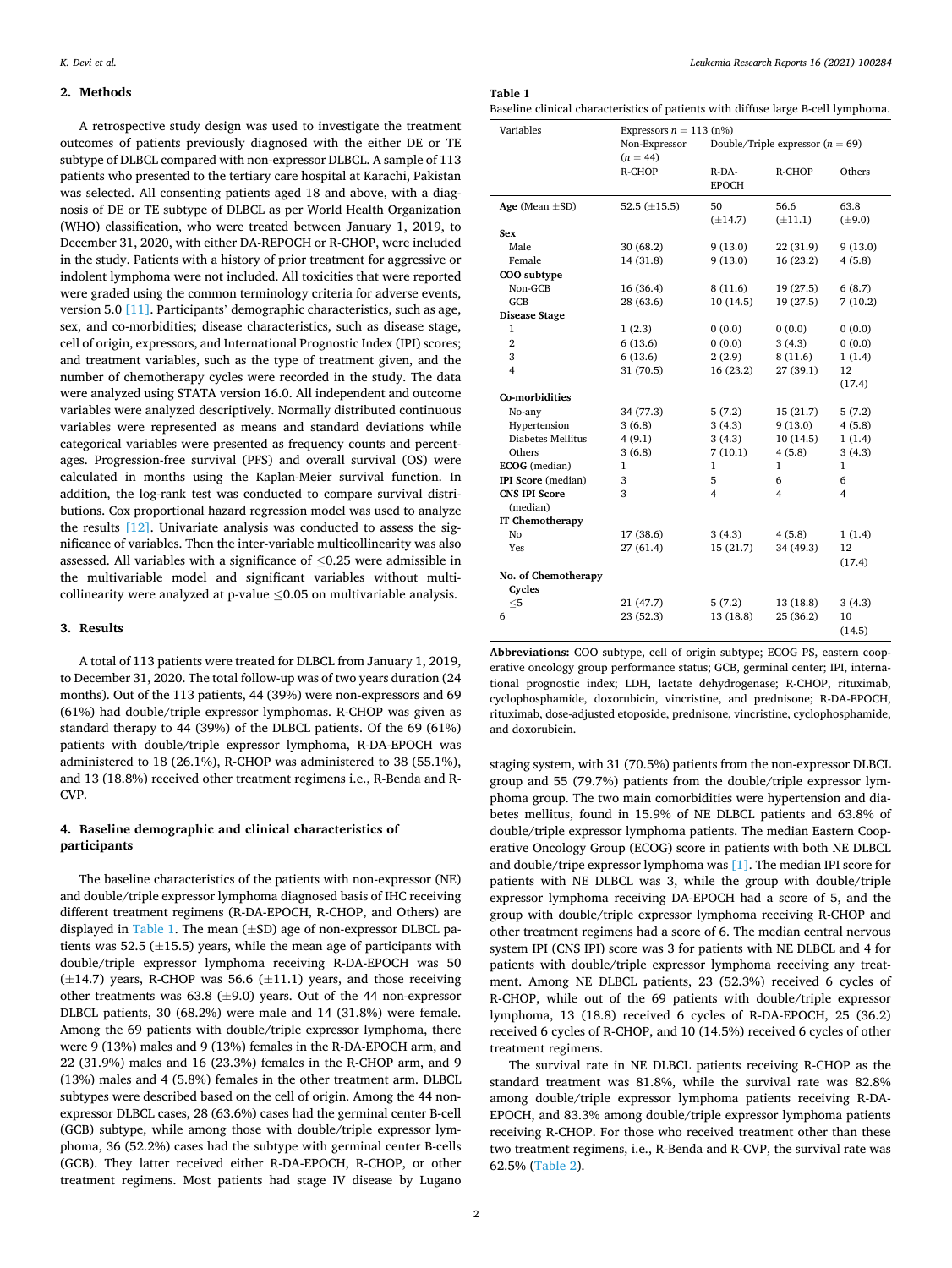#### <span id="page-4-0"></span>**Table 2**

The overall survival rate in patients receiving different chemotherapy regimens for DLBCL after a two-year follow-up.

| Survival rate | Expressors $n = 113$ (Number of patients%)                      |            |        |        |
|---------------|-----------------------------------------------------------------|------------|--------|--------|
|               | Double/Triple expressor $(n = 69)$<br>Non-Expressor( $n = 44$ ) |            |        |        |
|               | R-CHOP                                                          | R-DA-EPOCH | R-CHOP | Others |
| $\frac{0}{0}$ | 81.8                                                            | 82.8       | 83.3   | 62.5   |

#### **5. Progression-free survival (PFS) and overall survival (OS)**

At 2 years, the median PFS for the entire cohort was 19.6 months (range 2.3- 21.6 months). Median 2-year OS (*n* = 85) was 16.8 months (3.3–24 months) while OS till the last follow-up was 22.5 months (1.5–24 months). Among the NE DLBCL patients, the median progression-free survival was 10.3 months while the overall survival was 13.6 months. For double/triple expressor lymphoma patients, in those receiving R-DA-EPOCH, the PFS was 10.5 months and OS was 13.8 months, in those receiving R-CHOP, the PFS was 10.6 months and OS was 14.2 months and in those receiving other treatment regimens, the PFS was 6.6 months and OS 10.6 months (Table 3, Fig. 1, 2& 3).

#### **6. Description of toxicity by treatment**

A description of the toxicity by grade with each treatment regimen is displayed in [Table 4.](#page-5-0) Adverse events are divided into two broad categories: hematologic and non-hematologic. Most patients had hematologic adverse events i.e., neutropenia, pancytopenia, or anemia, and most had a severity of grade 3 or 4. When excluding hematologic events, gastrointestinal events were the most common adverse events, with severity of grade 3 or 4.

#### **7. Univariate and multivariable analysis**

The Univariate and Multivariable regression model was applied, assessing the association between treatment regimen received by the patient and the outcome, which is given in [Table 5.](#page-5-0) Both univariate and multivariable analysis showed that the treatment regimen, disease expressors, and toxicity are significant prognostic factors for overall survival in DLBCL. The hazard ratio for survival in patients who received R-CHOP was 1.9 times (95% CI 1.1–6.8) compared to those who received R-DA-EPOCH or other treatments. The hazard ratio of survival in patients who received other treatments was 4.3 times (95% CI 1.2–6.5) compared to those who received R-DA-EPOCH or R-CHOP. Additionally, the hazard ratio of survival in NE DLBCL patients was 2.6 times (95% CI 1.1–6.4) compared to double/triple expressor lymphoma. Moreover, the hazard ratio of survival in patients who have pancytopenia was 3.1 times (95% CI 1.6–5.5) compared to neutropenia and other adverse events, while the hazard ratio of survival in patients who had other adverse events was 5.6 times (95% CI 1.2–7.7) compared to neutropenia and pancytopenia.

#### **8. Discussion**

The treatment of double/triple expressor DLBCL remains a

#### **Table 3**

Progression-free survival and overall survival at 2 years of the follow-up.

| Survival rate                         | Median PFS and OS (in months)<br>Double/Triple expressor $(n = 69)$<br>Non-Expressor $(n)$<br>$= 44$ |                          |              |        |
|---------------------------------------|------------------------------------------------------------------------------------------------------|--------------------------|--------------|--------|
|                                       | R-CHOP                                                                                               | $R$ -DA-<br><b>EPOCH</b> | <b>RCHOP</b> | Others |
| Progression Free Survival<br>(months) | 10.3                                                                                                 | 10.5                     | 10.6         | 6.6    |
| Overall Survival (months)             | 13.6                                                                                                 | 13.8                     | 14.2         | 10.6   |



**Fig. 1.** Kaplan Meir plot for overall survival (in months) for NE DCBCL and double/triple expressor lymphoma combined.



**Fig. 2.** Kaplan Meir plot for overall survival (in months) in NE and double/ triple expressor lymphoma.



**Fig. 3.** Kaplan Meir plot for overall survival (in months) in double/triple expressor lymphoma receiving each of the three treatment regimens.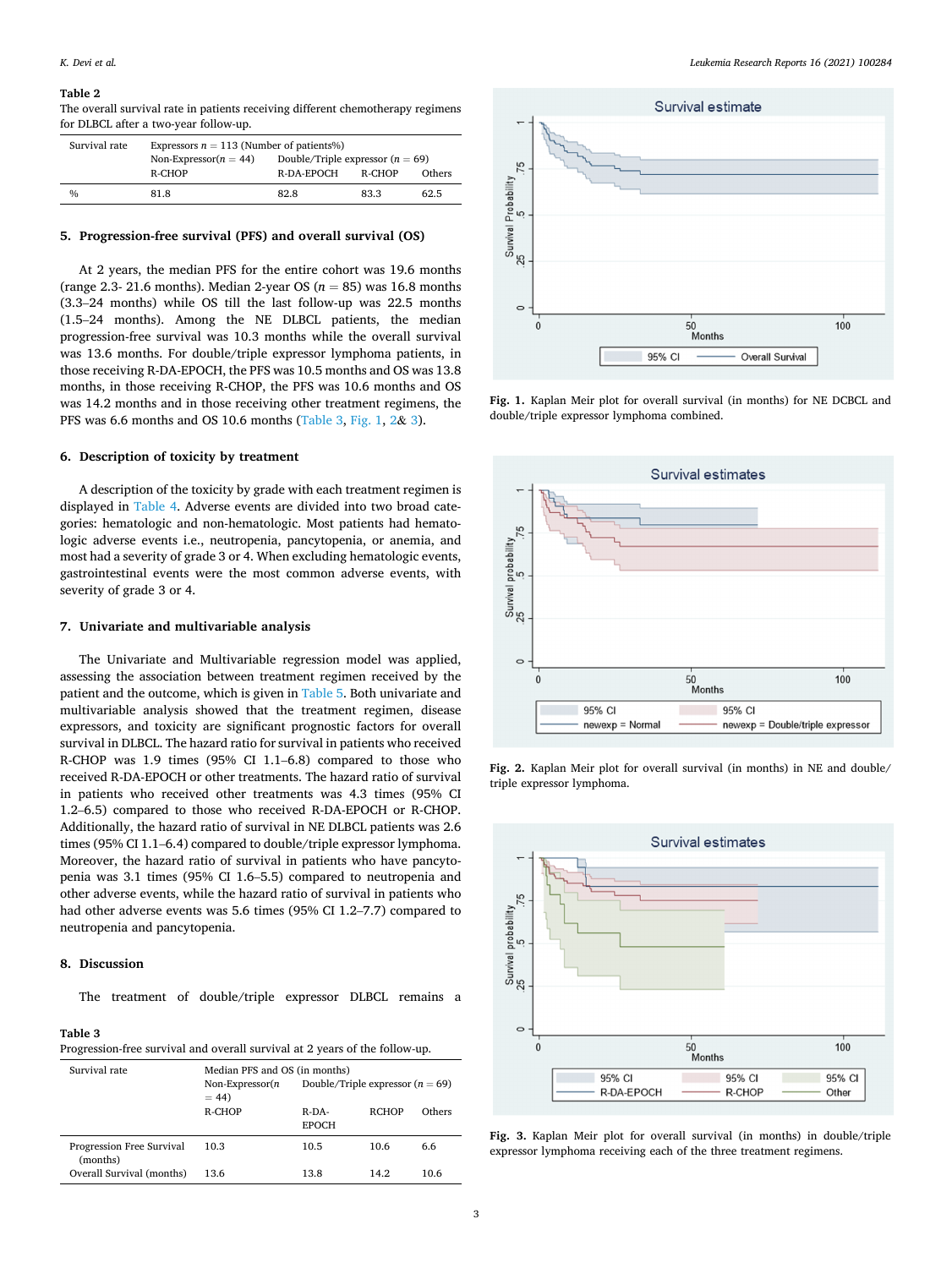#### <span id="page-5-0"></span>**Table 4**

Description of the toxicity with grade by treatment received (R-DA-EPOCH, R-CHOP, and Others).

| Adverse Event    | Grade<br>1/2, n<br>(%) | Grade 3/4, n (%) |                |              |                |        |
|------------------|------------------------|------------------|----------------|--------------|----------------|--------|
|                  | $R-DA-$                | $R -$            | Others         | $R-DA-$      | $R -$          | Others |
|                  | <b>EPOCH</b>           | <b>CHOP</b>      |                | <b>EPOCH</b> | <b>CHOP</b>    |        |
| Hematologic      |                        |                  |                |              |                |        |
| Pancytopenia     | 04 (3.5)               | 14               | 02             | 07           | 19             | 01     |
| Neutropenia      | 02(1.8)                | (12.4)           | (1.8)          | (6.2)        | (16.8)         | (0.9)  |
| Anemia           | 00(0.0)                | 09               | 03             | 01           | 01             | 02     |
| Non-             | 00(0.0)                | (8.0)            | (2.7)          | (0.9)        | (0.9)          | (1.8)  |
| Hematologic      | 01(0.9)                | 01               | 0 <sub>0</sub> | 02           | 0 <sub>5</sub> | 00     |
| Infection        | 01(0.9)                | (0.9)            | (0.0)          | (1.8)        | (4.4)          | (0.0)  |
| (other)          | 00(0.0)                | 03               | $_{01}$        | 02           | 01             | 01     |
| Gastrointestinal | 00(0.0)                | (2.7)            | (0.9)          | (1.8)        | (0.9)          | (0.9)  |
| Electrolyte      |                        | 00               | $_{01}$        | 02           | 05             | 02     |
| Imbalance        |                        | (0.0)            | (0.9)          | (1.8)        | (4.4)          | (1.8)  |
| Sepsis           |                        | 02               | 01             | 01           | 03             | 02     |
| Tumor lysis      |                        | (1.8)            | (0.9)          | (0.9)        | (2.7)          | (1.8)  |
|                  |                        | 02               | 01             | 01           | 03             | 01     |
|                  |                        | (1.8)            | (0.9)          | (0.9)        | (2.7)          | (0.9)  |
|                  |                        | 00               | 00             | 01           | 01             | 01     |
|                  |                        | (0.0)            | (0.0)          | (0.9)        | (0.9)          | (0.9)  |

challenge. Double/triple expressor lymphomas contain both MYC and BCL-2 and/or BCL-6 expression without translocation. There is a poor prognosis in patients with expression of both MYC and BCL2 [\[13\]](#page-6-0). Hence, studies have shown that double/triple expressor lymphomas have an invasive, aggressive clinical course and respond poorly to standard R-CHOP therapy, with an average OS of 5 months to 2 years [14–[16\]](#page-6-0). In fact, 40% of patients relapse, and mortality rates are high, even after receiving R-CHOP [\[8\].](#page-6-0) Despite this poor course, few treatments have proven more effective than R-CHOP at improving survival.

R-DA-EPOCH is a newer regimen that holds promise for the treatment of double/triple expressor lymphoma [\[17\].](#page-6-0) This study shows that the survival rate of double/triple expressor lymphoma patients receiving R-DA-EPOCH is more or less similar to the survival rate of double/triple expressor lymphoma patients receiving R-CHOP (82.8% vs 83.3%). A possible reason for this may also be the dominant GCB subtype, with has present in roughly half of all types, as is also reported in literature [[9](#page-6-0), [10\]](#page-6-0). Petrich et al. reported that R-DA-EPOCH showed significant advantages over RCHOP for PFS and OS [\[17\],](#page-6-0) suggesting that R-DA-E-POCH may demonstrate therapeutic advantages [\[18\].](#page-6-0) However, as some of these studies may be limited by small sample sizes. More recently, Dodero et al. found similar outcomes for both groups [\[19\]](#page-6-0). The authors also found that treatment in younger patients was more efficacious because they received a higher dose [\[19\]](#page-6-0). Magnusson et al. also reported no difference between the R-CHOP and R-EPOCH regimens [\[20\]](#page-6-0). The study further looked at the risks of poor outcomes and found LDH to be associated with poor prognosis. We studied the association of LDH via the IPI and found no association. While evidence may be varied, it seems to weight towards no difference between the two regimens.

As the R-DA-EPOCH regimen is administered as a continuous intravenous infusion, the incidence of adverse reactions is expected to be high [\[19\].](#page-6-0) However, our study also found fewer adverse events in the R-DA-EPOCH arm compared to the R-CHOP arm (Table 4). Hematological adverse events were the most common, mostly constituting pancytopenia, followed by neutropenia. Of those receiving R-DA-E-POCH, 9.7% of patients developed pancytopenia, compared to 29.2% of patients receiving R-CHOP. These adverse events were reversed shortly after symptomatic treatment. None of the patients developed chemotherapy-related deaths or secondary malignancy. Ma et al. reported no significant difference in adverse effects in patients with R-DA-EPOCH compared to R-CHOP [\[18\]](#page-6-0). However, Knouse et al. has also reported fewer adverse effects with R-DA-EPOCH [\[10\].](#page-6-0) The authors suggest this may be due to the different age ranges of patients treated

#### **Table 5**

Univariate and Multivariable Survival Analysis Reporting Crude and Adjusted Hazard Ratio with 95% Confidence Interval for overall survival in DLBCL.

| Variables              | CHR (95%<br>CI)  | p-value | AHR (95%<br>CI)  | p-value |
|------------------------|------------------|---------|------------------|---------|
| <b>Treatment</b>       |                  |         |                  |         |
| <b>REPOCH</b>          | $\mathbf{1}$     | 0.03    | 1                | $\,<\,$ |
| <b>RCHOP</b>           | $1.5(0.5-5.2)$   |         | $1.9(1.1-6.8)$   | 0.001   |
| Other                  | 4.1              |         | $4.3(1.2 - 6.5)$ |         |
|                        | $(1.1 - 15.3)$   |         |                  |         |
| Age (years)            | 1.01             | 0.22    |                  |         |
|                        | $(1.0-1.4)$      |         |                  |         |
| Sex                    |                  |         |                  |         |
| Male                   | 1                | 0.32    |                  |         |
| Female                 | $1.5(0.7-3.1)$   |         |                  |         |
| COO subtype            |                  |         |                  |         |
| Non-GCB                | $\mathbf{1}$     | 0.67    |                  |         |
| GCB                    | $1.2(0.6-2.5)$   |         |                  |         |
| <b>Expressors</b>      |                  |         |                  |         |
| Double/Triple          | 1                | 0.08    | 1                | $\,<$   |
| Non-expressor          | $2.5(1.1-5.9)$   |         | $2.6(1.1-6.4)$   | 0.001   |
| <b>Disease Stage</b>   |                  |         |                  |         |
| $1 - 3$                | $\mathbf{1}$     | $\,<\,$ |                  |         |
| 4                      | 2.64             | 0.001   |                  |         |
|                        | $(1.5 - 4.2)$    |         |                  |         |
| Co-morbidities         |                  |         |                  |         |
| No-any                 | 1                | 0.74    |                  |         |
| Hypertension           | $1.4(0.5-3.9)$   |         |                  |         |
| Diabetes Mellitus      | $1.6(0.6-4.4)$   |         |                  |         |
| Others                 | $1.5(0.5-4.2)$   |         |                  |         |
| <b>ECOG</b>            | $1.3(0.8-2.3)$   | 0.29    |                  |         |
| <b>IPI Score</b>       | $1.2(0.9-1.6)$   | 0.13    |                  |         |
| <b>CNS IPI Score</b>   | $1.0(0.7-1.6)$   | 0.9     |                  |         |
| <b>IT Chemotherapy</b> |                  |         |                  |         |
| N <sub>0</sub>         | 1                | 0.21    |                  |         |
| Yes                    | $1.9(0.6 - 5.4)$ |         |                  |         |
| No. of Chemotherapy    |                  |         |                  |         |
| Cycles                 | 1                | 0.35    |                  |         |
| 6                      | $1.4(0.7-3.0)$   |         |                  |         |
| $\leq$ 5               |                  |         |                  |         |
| Toxicity               |                  |         |                  |         |
| Neutropenia            | 1                | 0.08    | $\mathbf{1}$     | $\,<$   |
| Pancytopenia           | $1.9(0.4 - 8.8)$ |         | $3.1(1.6-5.5)$   | 0.001   |
| Others                 | 3.6              |         | $5.6(1.2 - 7.7)$ |         |
|                        | $(0.8 - 15.8)$   |         |                  |         |

**Abbreviations:** COO subtype, cell of origin subtype; ECOG PS, eastern cooperative oncology group performance status; GCB, germinal center; IPI, international prognostic index; LDH, lactate dehydrogenase; R-CHOP, rituximab, cyclophosphamide, doxorubicin, vincristine, and prednisone; R-DA-EPOCH, rituximab, dose-adjusted etoposide, prednisone, vincristine, cyclophosphamide, and doxorubicin; CHR: Crude Hazard Ratio; AHR: Adjusted Hazard Ratio.

with either regimen, as more patients in the R-CHOP arm were aged at least 70 years. However, the difference in age ranges in patients treated with R-DA-EPOCH and R-CHOP in our study was minimal (56.6  $\pm$  11.1 vs 50  $\pm$  14.7). However, there were some other differences in the number of patients with a higher stage of disease, comorbidities, and prognostic scores. Hence, we cannot conclude whether R-DA-EPOCH has fewer adverse events than R-CHOP. Further studies, with matched cohorts, may be required to study this.

There are some limitations to our study. It is a single-center study and has a small sample size of 113 patients due to the rare nature of the disease. It is also for this reason that we could not balance the baseline demographic and disease characteristics of patients who received each treatment. Despite these limitations, this is a prospective study design that has reported data on the PFS, OS, and adverse effects of treatments for high-risk DLBCL. It is also the first study of its kind from the local population.

This study shows similar efficacy of R-DA-EPOCH as compared to R-CHOP for the treatment of double/triple expressor lymphoma. We have also demonstrated fewer adverse effects with R-DA-EPOCH compared with R-CHOP, suggesting its value as a possible first-line treatment in